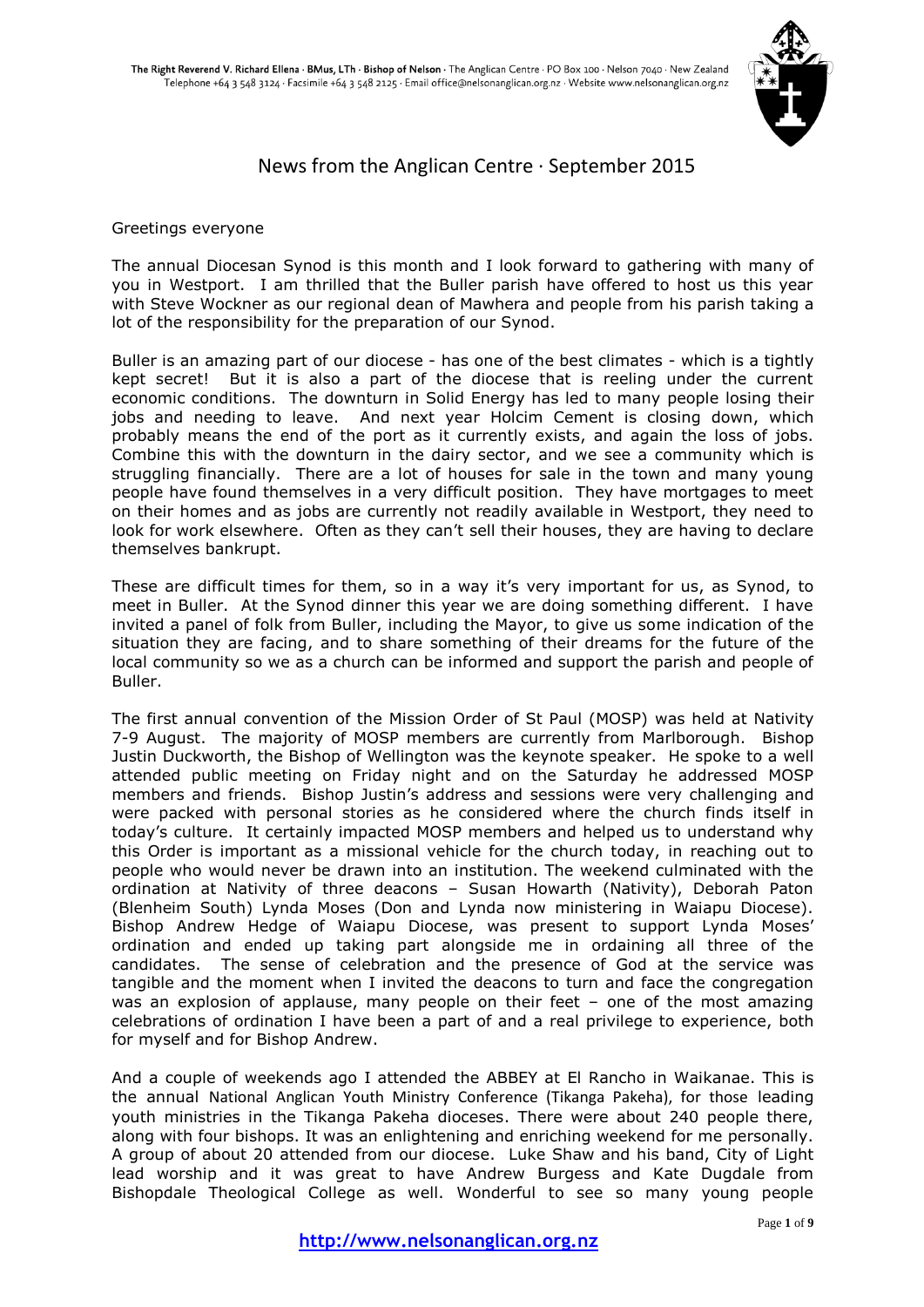committed to leading youth ministries. We were challenged to look at what youth ministry looks like today, and what a church might look like which welcomes and embraces youth. Again, like the MOSP, this event provided a real challenge to us as a church as we head into the future.

In just over a month the CLMC is to be held in Kings College, Auckland (advertised in this Ad Clerum). This is an annual gathering of people who are interested in the Church's mission, particularly its overseas mission, and is sponsored by the Anglican Missions Board. I will be there to lead the worship and I know there are some folk in the diocese who will be attending. May I encourage you to consider attending this event. It is a chance to see what our church is doing for missions. The keynote speaker is Dr Christopher Wright, author of the Mission of God and the Mission of God's People. Two very powerful books. Wright is the head of the Langham fellowship, established by Dr John Stott. So a very highly accredited author on these topics and well worth attending. I warmly encourage people to consider attending this event. I'd love to see you there.

With every blessing

+Richard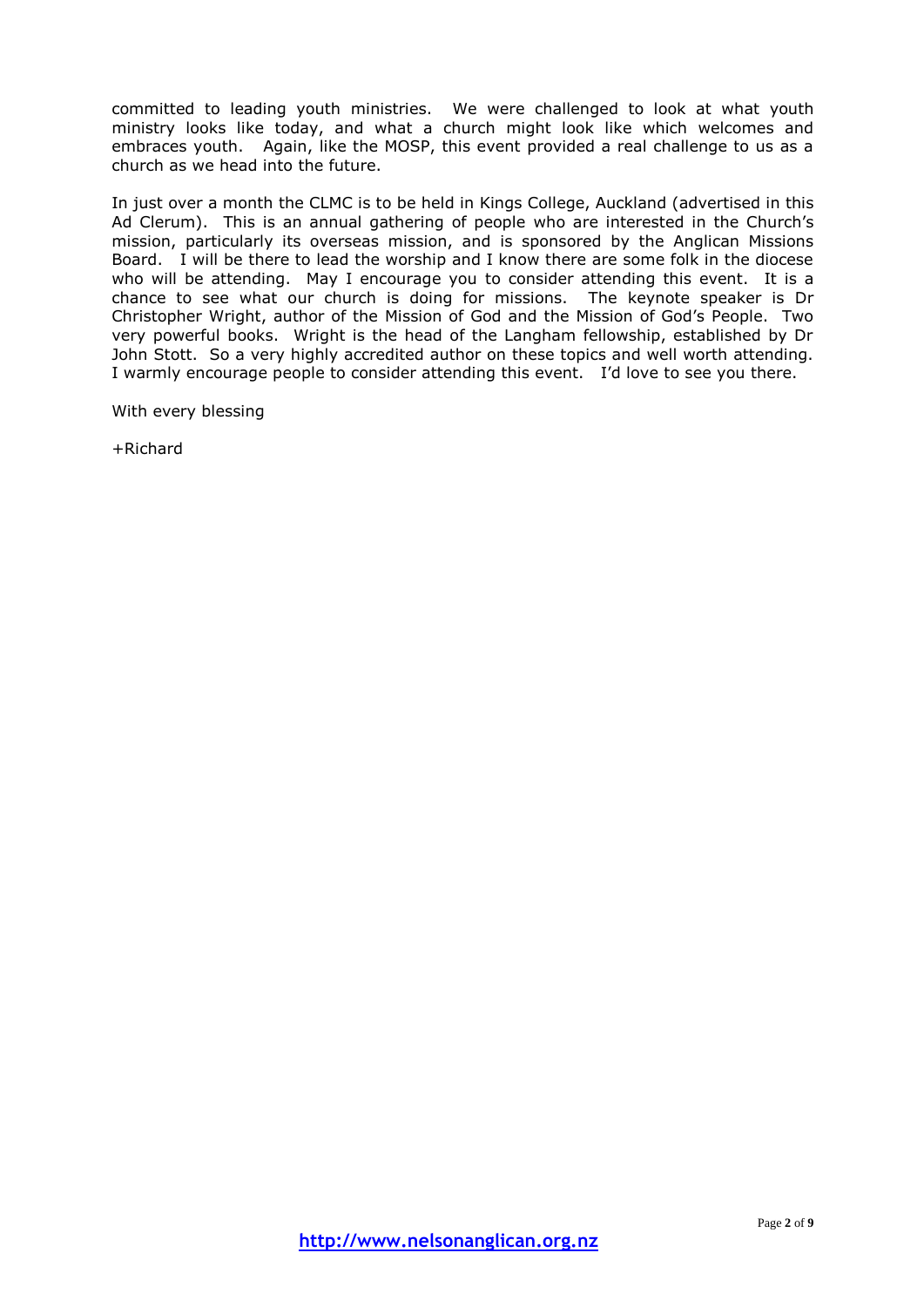# **FOR YOUR PRAYERS**

- For our diocesan Synod Bishop Richard, our clergy and synod reps as they gather in Westport, 17-19 September.
- For Charles and Elaine Tyrrell on the death of Charles' father in Liverpool, England. Charles will be attending his father's funeral.
- Please pray for the short listing and interview process for the appointment of a Vicar for the Parish of Motueka.
- For Blenheim South and for Spring Creek parishes, as they commence their nomination process

# **EVENTS & NOTICES IN OUR DIOCESE & COMMUNITY**

(refer also to 'Ministry Education' for details of training events coming up)

**Refresh** – **Women's 2015 conference**. Saturday 31 October 9.15am-3.30pm at St Stephens, Tahunanui. Guest speaker: Jane Halliday. Register in advance online at [www.ststephenstahunanui.co.nz/refresh](http://www.ststephenstahunanui.co.nz/refresh) or on the day from 9.15am.

**You're Losing Us -** Growing kids and young people with faith. Scripture Union interactive workshops **Wednesday October 14**, 6.30pm-9pm at The Salvation Army, 57 Rutherford Street and **Thursday October 15** 6.30pm-9pm, Church on the Hill, Richmond Parish. Come along and discover how you can do faith formation more effectively with the children and young people in your church. (Flyer attached)

**Harvest of Grace (celebration of 150 years)** – There are a few copies of our Harvest of Grace 'Celebration of 150 Years' book left which are available at a price of **\$15 per book**. Also available is the New Every Morning DVD **for \$8**. Or.. **Both can be purchased for a total of \$20.** A great history of the Diocese and could make a special Christmas present for someone. Please contact the Anglican Centre office 548 3124.

**CLMC – 6-9 October** Kings College, Auckland **Common Life Mission Conference: 'Mission Together'.** The theme is: **Mission Together**.It is hoped that at this conference, people will learn about serving in Mission together, and will form alliances, partnerships and networks in mission, as all eat, drink, breathe, sleep, learn and dream Mission together. Up to 50 workshops focusing on different aspects of the 5 Marks of Mission will be held, including presenters from all over the world and Mission Partners serving in different parts of the globe. The Conference will also launch a "Decade of Mission" for the Province. All are invited to participate! Together, we'll become a

Missions Community! Please visit [clmc2015.org.nz](http://clmc2015.org.nz/) for more information and to register.

**Surprised by the Holy Spirit** – Rev Dr Edgar Mayer will be visiting Wesport 1-4 October for a series of Worship services and to lead a Holy Spirit Seminar. St Johns Anglican Church, Lyndhurst Street, Westport. Ph: Rev Steve Wockner 03 789 8348 or [bulleranglican@xtra.co.nz](mailto:bulleranglican@xtra.co.nz)

**Motueka Parish 1959-2015:** 'Parish to Parochial and Back Again'. You'll enjoy this updated history of the Motueka Parish which can be purchased for \$25 (p&p free). Contact the parish office 035288825, 101 High Street, Motueka.

# **MINISTRY EDUCATION**

Hi Everyone, I am currently on sabbatical until November. If you have any questions about ministry education please contact Fran at BTC [\(office@bishopdale.ac.nz\)](mailto:office@bishopdale.ac.nz) who will put you in the right direction. David Hollingsworth is taking the EQUIP sessions for the remainder of the year. Also please can you fill in and return the short questionnaire I sent out about EQUIP and return this to Fran. God Bless - Graham

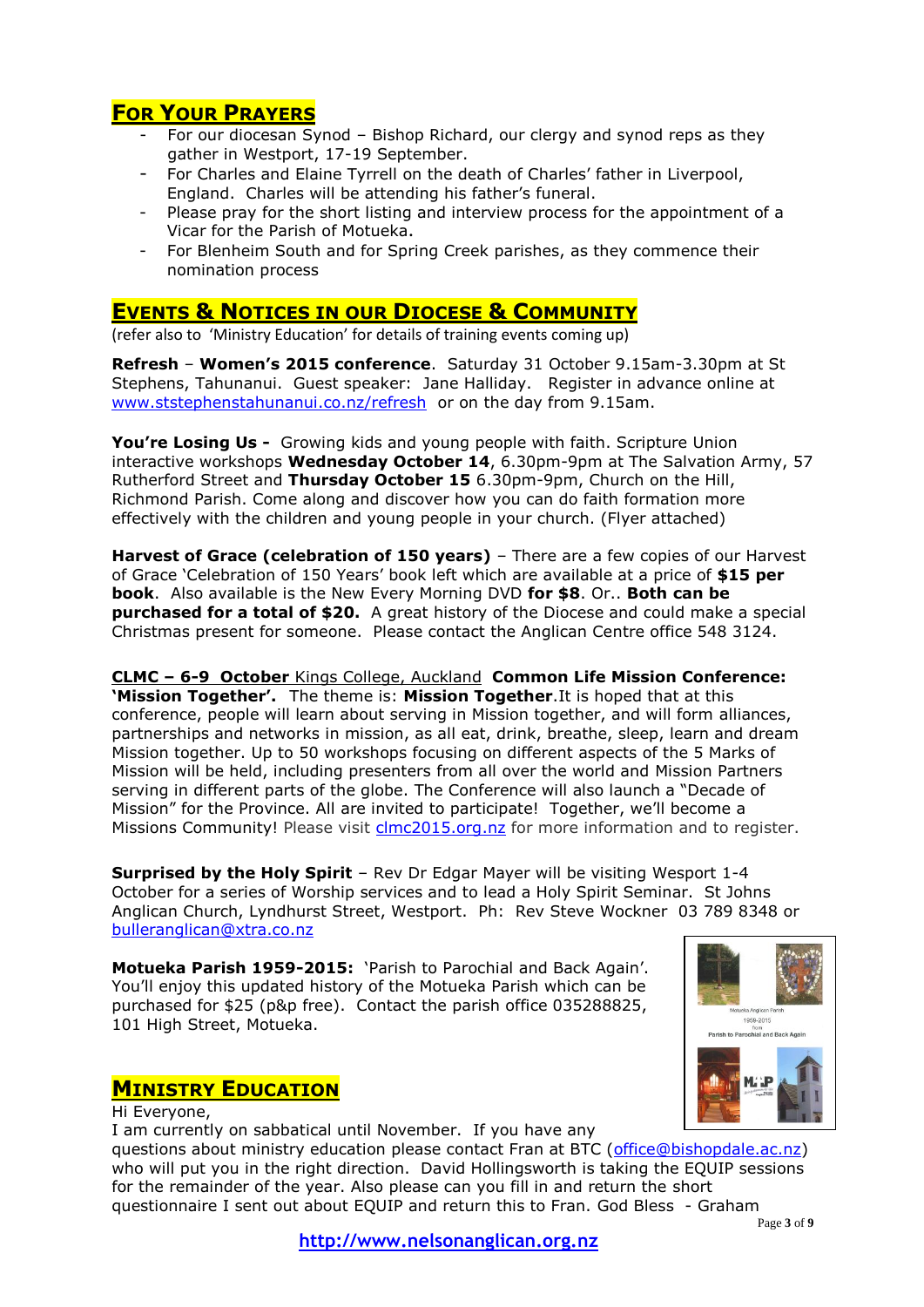# **TRAINING EVENTS**

## **EQUIP MINISTRY EDUCATION**

EQUIP is part of Diocesan ministry education and is designed at an appropriate for anyone to attend to learn about ministry skills. **Please advertise these in your parish and invite current and future ministry leaders to attend.**

## **Nelson/Waimea (St Stephen's Tahunanui)**

October 17: Unit 10 Prayer (David Hollingsworth)

### **Mawhera**

October 31: Unit 10 Prayer (David Hollingsworth); St John's, Westport)

## **Post Ordination Ministry Development (POMD)**

POMD is on a Thursday and starts at 10am (coffee from 9.30 unless stated).

- September No POMD Synod
- November 6 (Friday) Willow Creek GLS2015 will have a group "Nelson Anglican" booking
- November 19-20– Bishop's Retreat

## **Willow Creek GLS 2015**

In order to get a good group registration rate I have pre booked and set up a Nelson Anglican Group for the Nelson GLS, Friday Nov 6.

You can now register yourself and others from your church (lay and ordained) following the instructions below. You do not have to pay as this will be covered by Ministry Education.

<http://willowcreek.org.nz/product/gls-2015-conference-individual-rate/>

From here, people choose Nelson, number of registrations they want, then 'add to cart'. They then need to enter the coupon code: **Nelson Anglican** 'Update cart' – then 'proceed to checkout', where they can enter their details and also details of any others they are registering at the same time.

### **T4T training conference**

Church Army NZ is delighted to invite you to a **T4T training conference** in Auckland from **Fri 23rd – Sun 25th October**. With proven, experienced trainers such as Chuck and Deb Wood from USA, and Tim Scheuer and Dave Milne from Australia, as well as Kiwi input, all participants will spend each morning being trained together in T4T skills and principles, using current best practice. After lunch together, we will partner with three Auckland churches in different parts of the city, and visit homes to identify Houses of Peace, establish Discovery Bible Studies, see people give their lives to Jesus, and plant churches. Finally we gather in our three locations to debrief.

## **Up and Coming Events**

Trans-Tasman Rural Ministry Forum – Early 2016.

### **Recommended Books**

## **Christians in an Age of Wealth: A Biblical Theology of Stewardship**

Paperback Biblical [Theology](http://www.bookdepository.com/search/advanced?searchTerm=&searchSeries=33627) for Life

By (author) Craig L. [Blomberg,](http://www.bookdepository.com/author/Craig-L-Blomberg) By (author) [Jonathan](http://www.bookdepository.com/author/Jonathan-Lunde) Lunde

In this book, Craig Blomberg addresses the tough questions about the place and purpose of wealth and material possessions in a Christian s life. He points to the goodness of wealth, as God originally designed it, but also surveys the Bible s many warnings against making an idol out of money. So are material possessions a blessing for which we should long? And what are the dangers that the use or abuse of material possessions can produce? Blomberg expounds upon how the sharing of goods and possessions is the key safeguard against both greed and covetousness. He expands on the concept of giving generously, even sacrificially, to those who are needier,



demonstrating how Christians can participate in God s original good design for abundance and demonstrate the world-altering gospel of Christ. Is there any one key to keeping possessions in their proper, God-intended perspective? Are there limits on how rich we should become or on how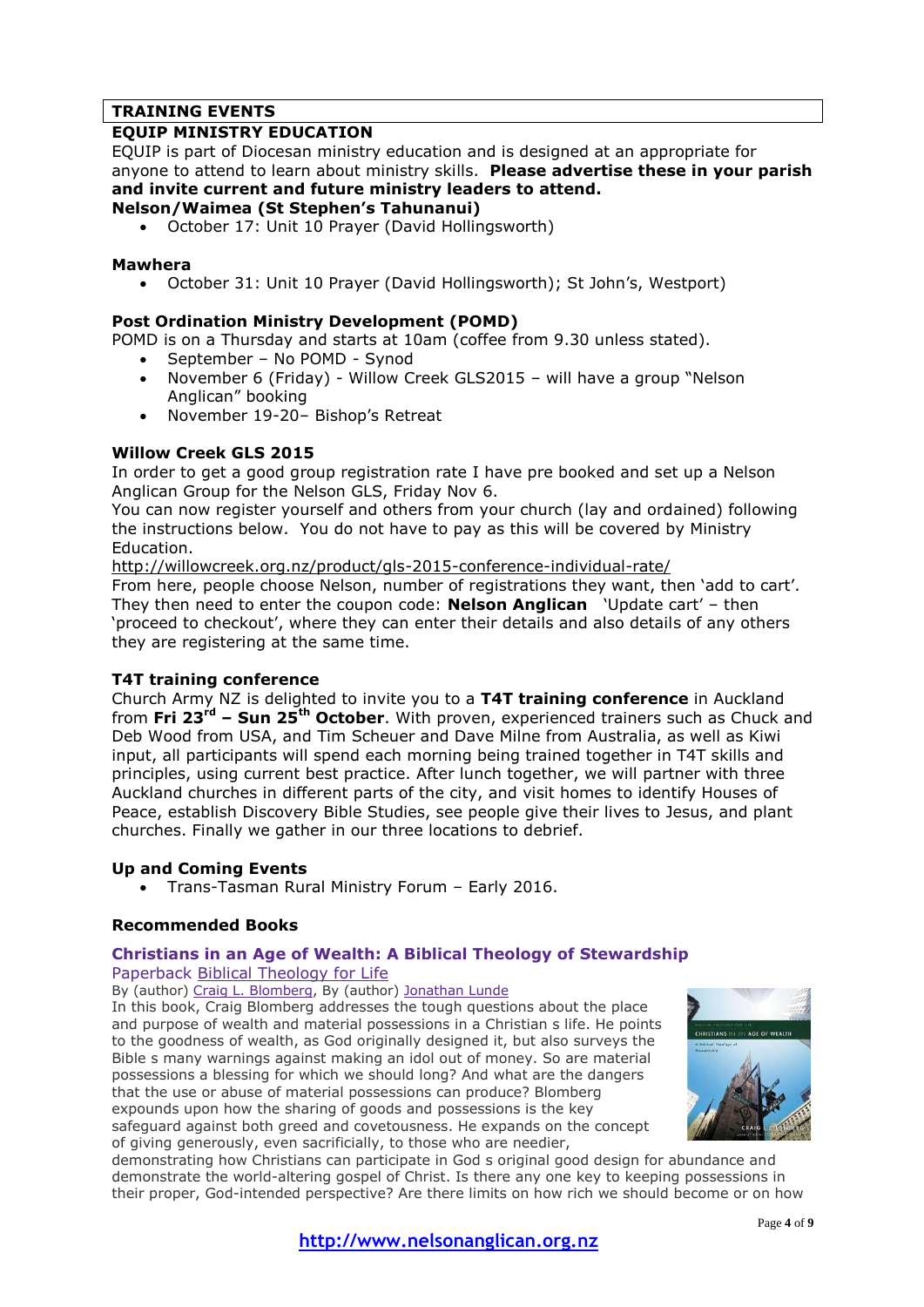poor we should allow others to get? What does a truly Christian economic system look like? How does the Bible s teaching on wealth fit into the gospel?"

## **Deep Church Rising: Recovering the Roots of Christian Orthodoxy** Paperback

By (author) [Andrew](http://www.bookdepository.com/author/Andrew-G-Walker) G. Walker, By (author) [Robin](http://www.bookdepository.com/author/Robin-Parry) A. Parry

The divisions between conservative and liberal Christians leave many confused and disillusioned. This book shows how we can overcome those divisions by recovering what C. S. Lewis called 'deep church'. Draws on the best of the major traditions, making fresh connections between 'right believing', 'right worship' and 'right practice'. The major cultural changes in Western societies since the Reformation have created a serious challenge for the Church. Modernity in particular has been inhospitable to Christian orthodoxy and many have been tempted to reject classical versions of the faith. This has led to a division within churches that Walker and Parry name



'the third schism,' a divide between those who embrace what C. S. Lewis called 'mere Christianity' or 'deep church,' and those who do not. This book is a call deep church, to remember our future, to make a half-turn back to premodernity. Not in order to repeat the past but in order to find often forgotten resources for the present. Embracing the spirituality of deep church, according to Walker and Parry, is the only way that the church can be true to its calling in the midst of the postmodern world.

## **Rural Ministry Article**

This a very good article on Rural Ministry. As one of our regional deans has said "a document that really appreciated what it is like at the coal-face"

<http://www.christianitytoday.com/le/channel/utilities/print.html?type=article&id=129573>

## **RESOURCES**

### **NEW Resources now available.**

If you know of any good small group resources please let me know so we can update our supply. **EQUIP** DVDs are also available at Holy Trinity, Greymouth and St Christopher's, Blenheim for loan. **Please let your small group leaders know about these resources by passing this list on**.

| <b>NAME</b>                                      | <b>TYPE</b>                      | <b>LOCATION</b>                   |
|--------------------------------------------------|----------------------------------|-----------------------------------|
| Network Course                                   | <b>DVD</b>                       | Anglican Centre                   |
| Survivors Guide to Hell Pt 2                     | <b>DVD</b>                       | Anglican Centre                   |
| Rob Harley                                       |                                  |                                   |
| Transformed - Rick Warren                        | DVD-book                         | Anglican Centre                   |
| Son of God Movie                                 | <b>DVD</b>                       | Anglican Centre                   |
| Missional Small Groups - Scott Boren             | <b>Book</b>                      | Anglican Centre                   |
| Making Small Groups Work - Henry Cloud and       | <b>Book</b>                      | Anglican Centre                   |
| John Townsend                                    |                                  |                                   |
| <b>Christianity Explored</b>                     | DVD+book                         | Anglican Centre                   |
| Discipleship Explored                            | DVD-book                         | Anglican Centre                   |
| Soul Handbook - Older teens/Young Adults         | DVD-book                         | Anglican Centre                   |
| (Christianity Explored youth series)             |                                  |                                   |
| CY (11-14yr; Christianity Explored)              | <b>Book</b>                      | Anglican Centre                   |
| Animate "Practices" - Children Ministry Resource | DVD+book                         | Anglican Centre                   |
| - Spiritual Practices. Spark House Publications  |                                  |                                   |
| Phil Trotter Mentoring (POMD)                    | <b>DVD</b>                       | Anglican Centre and Bishop Sutton |
|                                                  | Also https://vimeo.com/125527525 | Library                           |
| Julie Hintz SafeHere 3 and 4                     | DVDAIso Session 3                | Anglican Centre and Bishop Sutton |
| (POMD Oct 2014)                                  | https://vimeo.com/125010455      | Library                           |
|                                                  | Session 4                        |                                   |
|                                                  | https://vimeo.com/125010454      |                                   |
| Brian Rosner (School of Preaching 2014) How      | <b>DVD</b>                       | Anglican Centre and Bishop Sutton |
| we read, interpret and apply Scripture           |                                  | Library                           |
| <b>EQUIP Handling the Bible</b>                  | <b>DVD</b>                       | Anglican Centre and Bishop Sutton |
| Updated version                                  |                                  | Library                           |
|                                                  |                                  | St Christopher's and Holy Trinity |
|                                                  |                                  | Greymouth                         |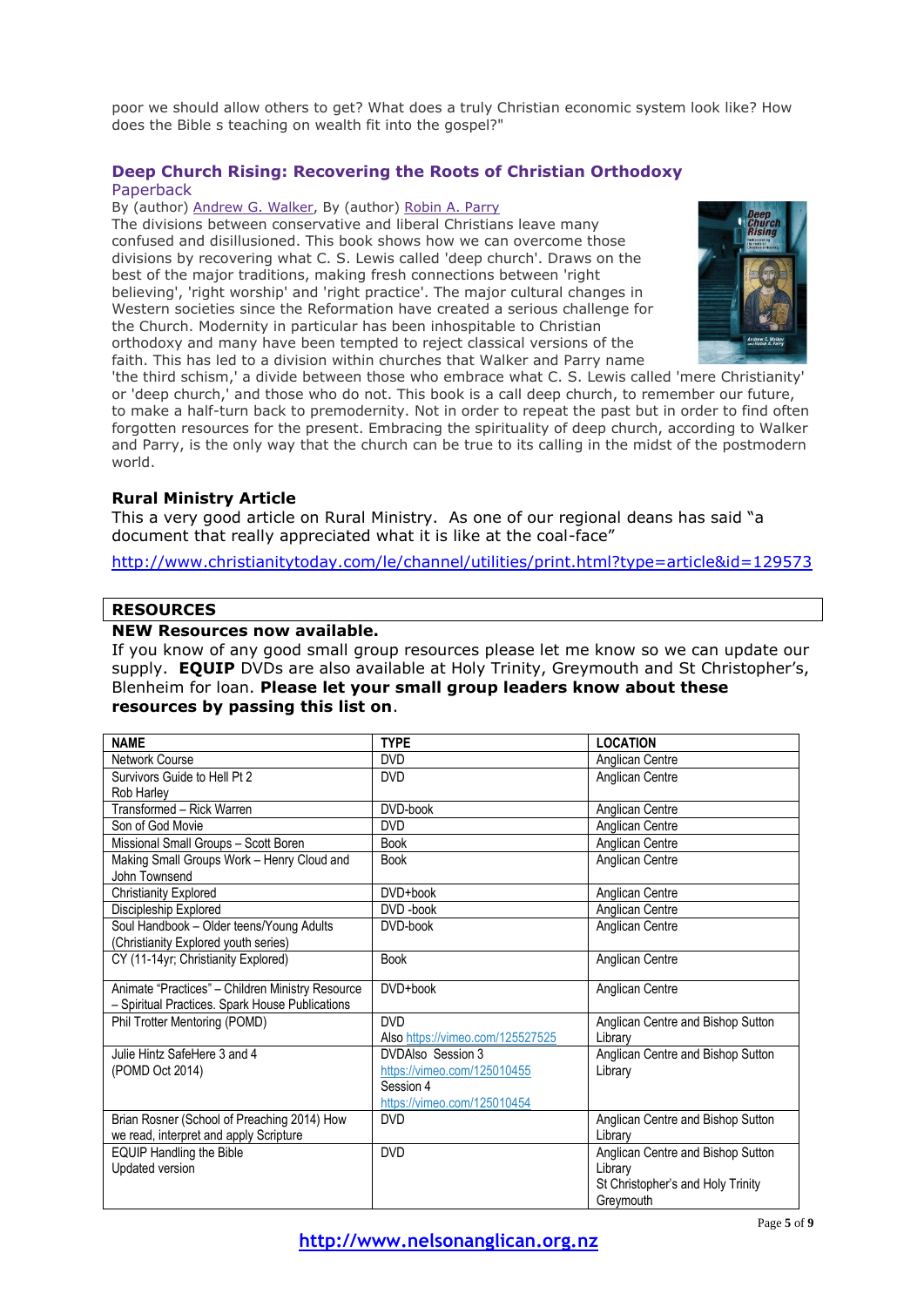#### **Online: via BTC/ Diocesan websites "Resources" sections.**

BTC has now established a platform to make video presentations available at [www.bishopdale.ac.nz/resources.](http://www.bishopdale.ac.nz/resources)

#### **Questions on Theology and Science**

**BIOLOGOS** is an organization founded by Francis Collins, of dedicated evangelicals committed to the relationship between the Christian faith and science. They have a new site for "pastor resources" which has very good resources for many of the difficult questions people ask. Check it out http://biologos.org/news/september-2014/newpastor-resource-Centre.

**ISCAST** (Institute for the Study of Christianity in an Age of Science and Technology) is an Australian organisation (with many NZers and expats) dedicated to exploring the interface between science and the Christian faith. Its membership consists of scientists, theologians and professionals with standing in their own fields and a commitment to the Christian faith. Their website has many good resources that tackle many questions about science and faith. See http://www.iscast.org.

#### **InterChurch Bioethics Council**

The **InterChurch Bioethics Council** (ICBC) is composed of appointed representatives from Anglican, Methodist and Presbyterian Churches for the purpose of addressing crucial ethical issues in NZ relating to bioethics [http://www.interchurchbioethics.org.nz.](http://www.interchurchbioethics.org.nz/)

# **SOCIAL SERVICES ENABLER**

Dear everyone – I have had some very positive responses to the idea of a social services conference in 2016. Funding to support such an event will in the first instance, come from the Diocesan social services budget so an application will be provided to ACCT for consideration in the October



meeting. Please let me know your ideas about input you'd like to see eg speakers, workshops. This is a chance to talk to your Vestries and outreach ministry folks and get them to send in their ideas too. Blessings Gerrie Mead

# **ENABLER FOR OLDER PERSONS MINISTRY**

The week I write this I will have been involved in two important events concerning the Older Persons Ministry Fund (OPMF). On 27<sup>th</sup> August the ACCT will have discussed this year's applications for funding and other related matters to the fund. Thank God we have this money to provide seeding grants for this timely ministry.

The second event the following day is the second meeting of the OPMF review group which is looking at the quality of uptake of monies from the fund and considering the challenges of a diminishing pool of money especially in the contestable part anyway. If you have any comments I would be pleased to know.

1<sup>st</sup> October is the United Nations International Day of the Older Person. The nearest Sunday is  $4<sup>th</sup>$  October and my diary is clear that day. If you would like me to come and preach in your Church then I would be pleased to respond. First come, first served!

Finally, and on a more personal note, I will be going into hospital for surgery on  $5<sup>th</sup>$ October and it is likely I will be off duty for 6 weeks. God bless you all. Charles Tyrrell QSO.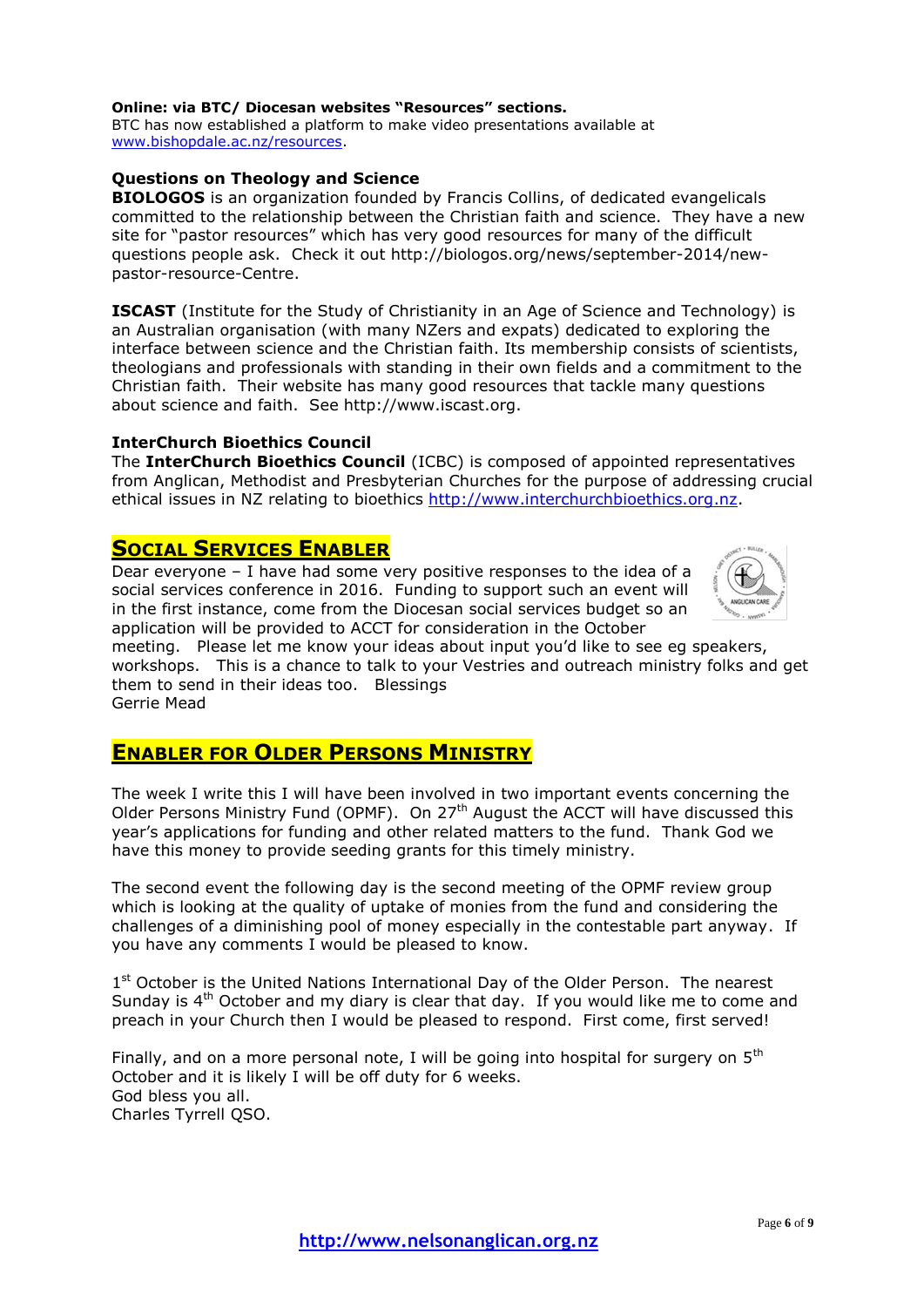# **YOUTH COORDINATOR**



**Spring Camp 2015 -**. It's time! Time to rally your youth, find that bishops log and remember where we put the cup, train and work on our interpretive dance moves and get ready for an amazing weekend! This year's theme is 'Fan into flame' and we'll be cracking open 2 Timothy looking at our potential as followers of Christ and how we can become all we can be. Spring Camp '15 Friday 23 to Monday 26 October / Bridge Valley, Wakefield.

## **Spring Camp news headlines:**

- Our special guests will be announced soon via the website and facebook
- David Riddell will be speaking again along with some top local Anglicans
- The Spring Camp band will be back and City of Light might play a night as well
- There's a rumour that we booked Zorb soccer and it's most likely true
- Prices this year are super cheap thanks to an awesome Bridge Valley deal!

Posters along with registration and leaders details will be mailed out this week - if you would like extra posters just let Luke or Nathan know.

**Nelson / Waimea Combined youth nights** Friday 25 September with a youth service hosted by All Saints. Remember to book these in when planning the term ahead!

## **Dates to diary for up and coming events** Term 3

**Charge Nelson:** Thursday 24 September / 8.30am-10.00am **Charge Marlborough:** Sunday 27 September / 3.30pm-5.30pm **Synod:** Thursday 17 to Saturday 19 September in Westport - calling all youth reps! Term 4

**Spring camp:** Friday 23 to Monday 26 October (Registrations / info out term three) LUKE SHAW: Youth Coordinator OFFICE +64 035483124 Mobile 0212772186 [youth@nelsonanglican.nz](mailto:youth@nelsonanglican.nz) NATHAN HUGHES**:** Youth Assistant Mobile 021 1103 322 [youth.assist@nelsonanglican.nz](mailto:youth.assist@nelsonanglican.nz)

# **BISHOP SUTTON LIBRARY**

### **New Books in the Bishop Sutton Library**

### **Mike Breen – Leading missional communities: rediscover the power of living on mission together. USA : 3dm publishing, c2013.**

Missional communities are small groups of people who seek to reach their neighbourhoods or network of relationships with the gospel. In this book Breen invites us to join a world-changing movement by simply building an extended family that engages together "on mission with God".

## **Juliet Batten – Spirited ageing: cultivating the art of renewal. [s.l.] : Ishtar Books, c2013.**

Dr Juliet Batten is a psychotherapist, artist and teacher. She graduated with a PhD in English and taught at the University of Auckland.

Is ageing a curse or a gift? Do we choose to "become fossilised or transfigured?" The book "Spirited Ageing" gives creative ideas on how we can embrace the ageing process, discover renewal and live with enthusiasm and purpose.

### Quote for the day

"God loves each of us as if there were only one of us". - Saint Augustine

Jennifer Patterson - Bishop Sutton Library Tel. (03) 548 8785 ext 4 Email : [library@bishopdale.ac.nz](mailto:library@bishopdale.ac.nz)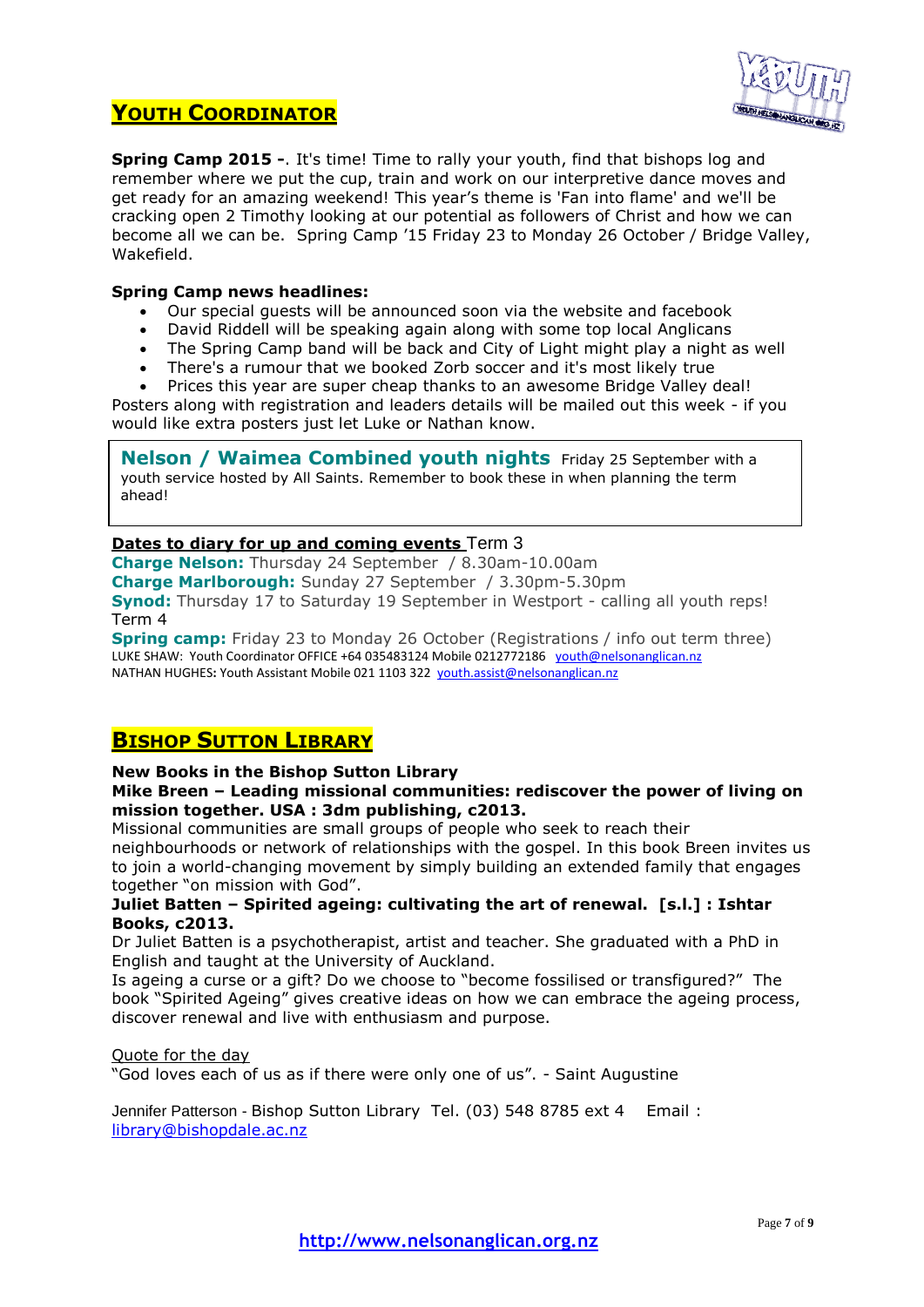# **GENERAL NOTICES**

**New Wine Summer Festivals 2016 - Warkworth 13-17 January AND Kapiti 21- 25 January.** Great south Island early bird discount – register and pay by 30 November. Enquiries to [admin@newwine.org.nz](mailto:admin@newwine.org.nz) or 0800NEWWINE.

**Hospital Chaplaincy Film screening** – **SHINE TV** The *Chaplaincy in New Zealand* documentary first screens on Shine TV (Freeview Satellite channel 25, or Sky 201) at 8:30pm on Tuesday 22 September, then repeats the next afternoon, Wednesday 23 September at 1pm.

**RADIO - Star:** Tuesday 22 September at 7:40amon *Star* radio. The *Star* frequency in Hawkes Bay is 909AM; and for a list of other frequencies around the country, you can direct people to[:http://star.net.nz/#frequencies](http://star.net.nz/#frequencies)

**Rhema:** 10:20 or 11:20am – also on Tuesday 22 September. *Rhema* uses 99.1FM in the Hawkes Bay; other regional frequencies are listed at: <http://www.rhema.co.nz/#frequencies>

## **PEACE, NOT WAR, SHALL BE OUR BOAST"**

# **Historical, theological and contemporary perspectives on peace and Christianity in New Zealand**

## **Victoria University of Wellington, 18-20 November 2015**

*This conference will provide a forum for critical reflection on Christian contributions to peace and peacemaking in New Zealand. It will provide an opportunity to evaluate Christian contributions historically, and to think theologically about the relationship of peace to Christianity. The conference is being hosted by Victoria University, with support from the Religious History Association of Aotearoa NZ, the National Centre for Peace and Conflict Studies (Otago), and the College of St John the Evangelist (Auckland).*

Conference rates are heavily subsidised: full registration: \$80 (\$70 early bird); unwaged/student: \$40 (\$35 early bird) - early bird rate applies where payment/registration is received by 31 October 2015.

**Finding the Forgotten God -** A brilliant explanation of the Christian faith which deals in a fresh way with the questions people often ask. By Ron Hay. Available now from DayStar Books [www.daystarbooks.org](http://www.daystarbooks.org/) or from Ron Hay [haycienda@xtra.co.nz](mailto:haycienda@xtra.co.nz) Retail Price \$27.99 or from the author \$25. Postage \$5.



**Slipping the Moorings:** by Bishop Richard Randerson. His memoir 'weaving faith with justice, ethics and community.'



 *About this Study Guide*

The guide has been developed in response to requests from church and other groups for questions as group discussion starters. It adds no new material, but simply identifies some key issues where discussion might begin. Not every chapter, nor every part of any chapter, is included. Groups should feel free to choose issues of key importance to their situation.Feedback about the guide is welcomed by the author, Richard Randerson: **randersonjr@paradise.net.nz** 

*Books may be purchased* by email as above, Tel (04)976 6050, or 13 Matai Rd, Hataitai Wellington 6021 NZ1-3 copies: \$29.50\*; 4-6 copies : \$24.50\*; 7+ copies :  $$19.50* *$ plus P&P from \$5 (single copy) to \$15 (10 copies).